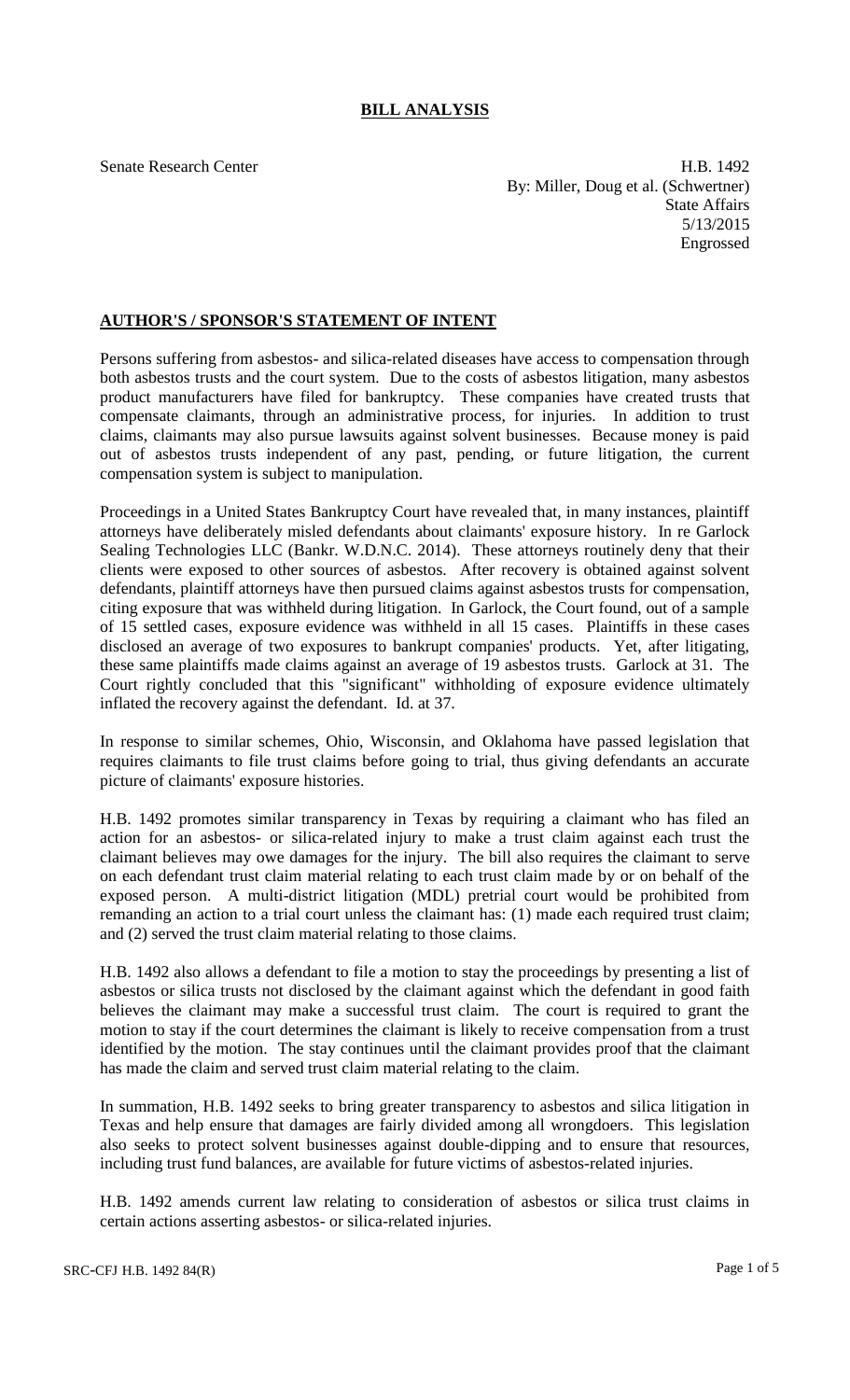# **RULEMAKING AUTHORITY**

This bill does not expressly grant any additional rulemaking authority to a state officer, institution, or agency.

### **SECTION BY SECTION ANALYSIS**

SECTION 1. Amends Chapter 90, Civil Practice and Remedies Code, by designating Sections 90.001 through 90.012 as Subchapter A and adding a subchapter heading, to read as follows:

#### SUBCHAPTER A. GENERAL PROVISIONS

SECTION 2. Amends Section 90.010(d-1), Civil Practice and Remedies Code, as follows:

(d-1) Requires that all actions for a silica-related injury be dismissed on or before August 31, 2015. Requires that all actions for an asbestos-related injury be dismissed on or before December 31, 2015. Makes a nonsubstantive change.

SECTION 3. Amends Chapter 90, Civil Practice and Remedies Code, by adding Subchapter B, as follows:

### SUBCHAPTER B. ASBESTOS OR SILICA TRUST CLAIMS

Sec. 90.051. DEFINITIONS. Defines "asbestos or silica trust," "trust claim," and "trust claim material."

Sec. 90.052. REQUIREMENT TO MAKE TRUST CLAIMS. (a) Requires a claimant who has filed an action to recover damages for or arising from an asbestos- or silicarelated injury, except as provided by Subsection (d), to make a trust claim against each asbestos or silica trust the claimant believes may owe compensation or damages to the claimant for the injury that is the basis of the claimant's action.

(b) Requires a claimant to make each trust claim required under this section not later than:

(1) the 150th day before the date trial in the action is set to commence; or

(2) a date provided by court order if trial is set to commence on or before January 31, 2016.

(c) Authorizes a claimant to file to a motion seeking relief from the obligation to make a trust claim otherwise required by this section if the claimant believes that the fees and expenses, including attorney's fees, for filing the trust claim exceed the claimant's reasonably anticipated recovery from the trust.

(d) Requires the court, if a claimant files a motion under Subsection (c), to determine whether the claimant's fees and expenses, including attorney's fees, for making the trust claim exceed the claimant's reasonably anticipated recovery from the trust. Provides that, if the court determines that the claimant's fees and expenses exceed the claimant's reasonably anticipated recovery, the claimant is not required to make the trust claim but is required to provide the court with a verified statement of the exposed person's exposure history to asbestos or silica that is covered by the trust.

Sec. 90.053. NOTICE OF TRUST CLAIM; PRODUCTION OF TRUST CLAIM MATERIAL. (a) Requires a claimant in an action to recover damages for or arising from an asbestos- or silica-related injury to serve on each party notice of, and trust claim material relating to, each trust claim made by or on behalf of the exposed person. Requires that the notice: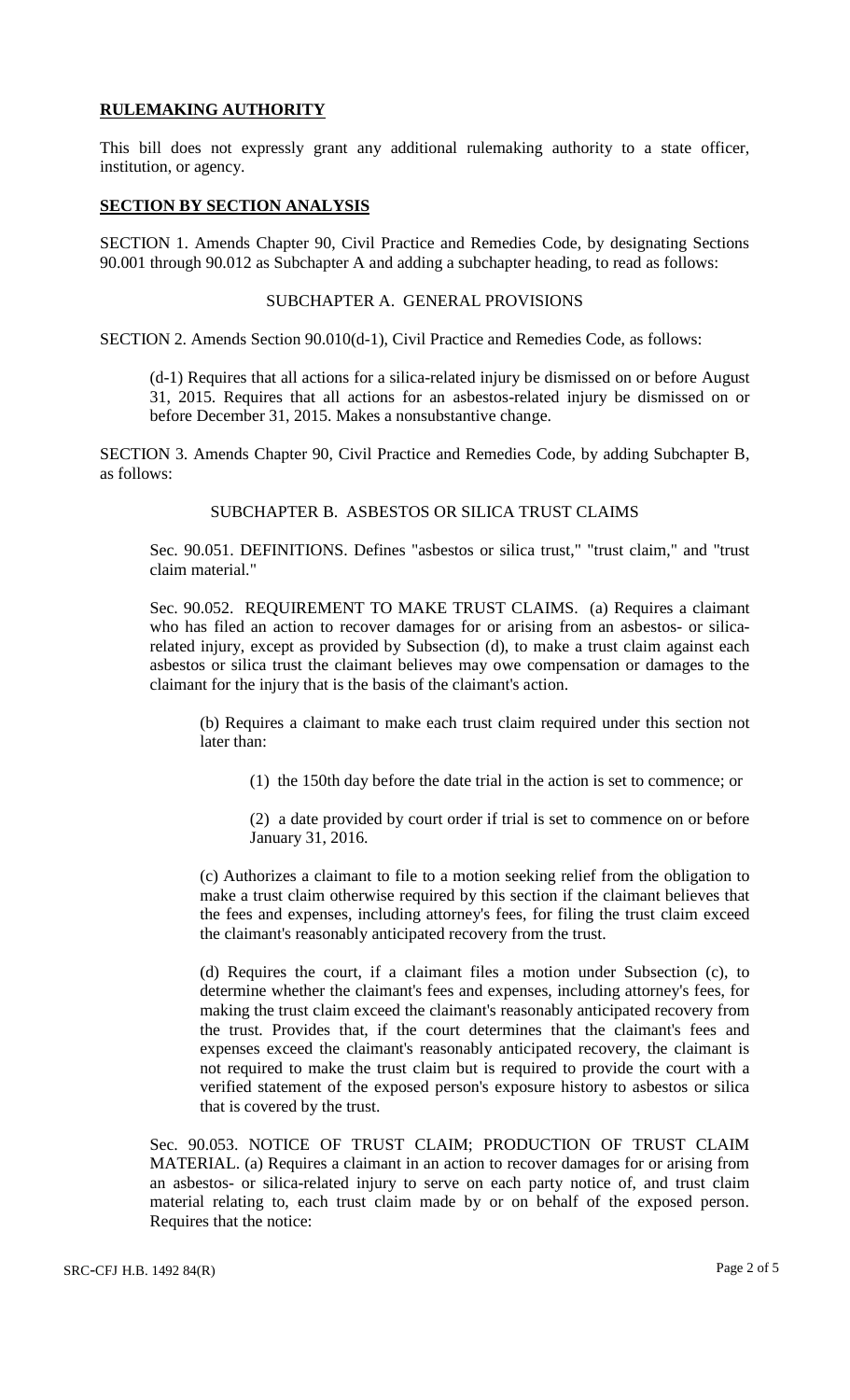(1) identify each trust claim made by or on behalf of the exposed person;

(2) state the amount of any trust claim payment made to compensate for the exposed person's injury; and

(3) state the date each trust claim was made and whether a request for individual or enhanced review or for a deferral, delay, suspension, or tolling of the claim has been submitted to the trust.

(b) Requires the claimant to serve the notice and trust claim materials required by Subsection (a) not later than:

(1) the 120th day before the date trial in the action is set to commence; or

(2) a date provided by court order if the court entered an order under Section 90.052(b).

(c) Provides that the notice and trust claim materials required to be served under Subsection (a) are in addition to any notice or materials required to be served or produced under other law, rule, order, or applicable agreement.

(d) Requires the claimant, if a claimant makes a trust claim after the date provided by Section 90.052(b) but before the date that trial in the action commences, to serve the notice of, and trust claim material relating to, the trust claim as required by Subsection (a) reasonably promptly after making the trust claim, but not later than the earlier of:

- (1) the date that trial commences; or
- (2) the 15th day after the date the additional trust claim is made.

(e) Requires the claimant, if a claimant discovers that the notice or trust claim materials provided by the claimant under this section were incomplete or incorrect at the time the notice or trust claim materials were served or that the notice or trust claim materials as served are no longer complete and correct, to supplement the notice and the production of trust claim materials. Requires the claimant to serve the supplemental notice or trust claim materials reasonably promptly after the claimant discovers the necessity for the supplementation, but not later than the 15th day after the date the claimant discovers the necessity for the supplementation.

(f) Requires the claimant to serve notice of, and trust claim material relating to, a trust claim regardless of whether the claim is for an injury resulting in cancer or an injury not resulting in cancer.

Sec. 90.054. FAILURE TO MAKE TRUST CLAIM OR PROVIDE NOTICE AND TRUST CLAIM MATERIAL. (a) Prohibits an MDL pretrial court (relating to the district court to which related cases are transferred for consolidated or coordinated pretrial proceedings under certain rules) from remanding an action to a trial court and prohibits a trial court from commencing trial in the action unless the claimant has:

(1) made each trust claim as required by this subchapter; and

(2) served the notice of, and trust claim material relating to, those trust claims in accordance with Section 90.053.

(b) Provides that if a claimant received compensation from an asbestos or silica trust for an injury that also gave rise to a judgment against a defendant for the same injury and the claimant failed to serve the relevant notice and trust claim material as required by Section 90.053, the trial court, on a defendant's or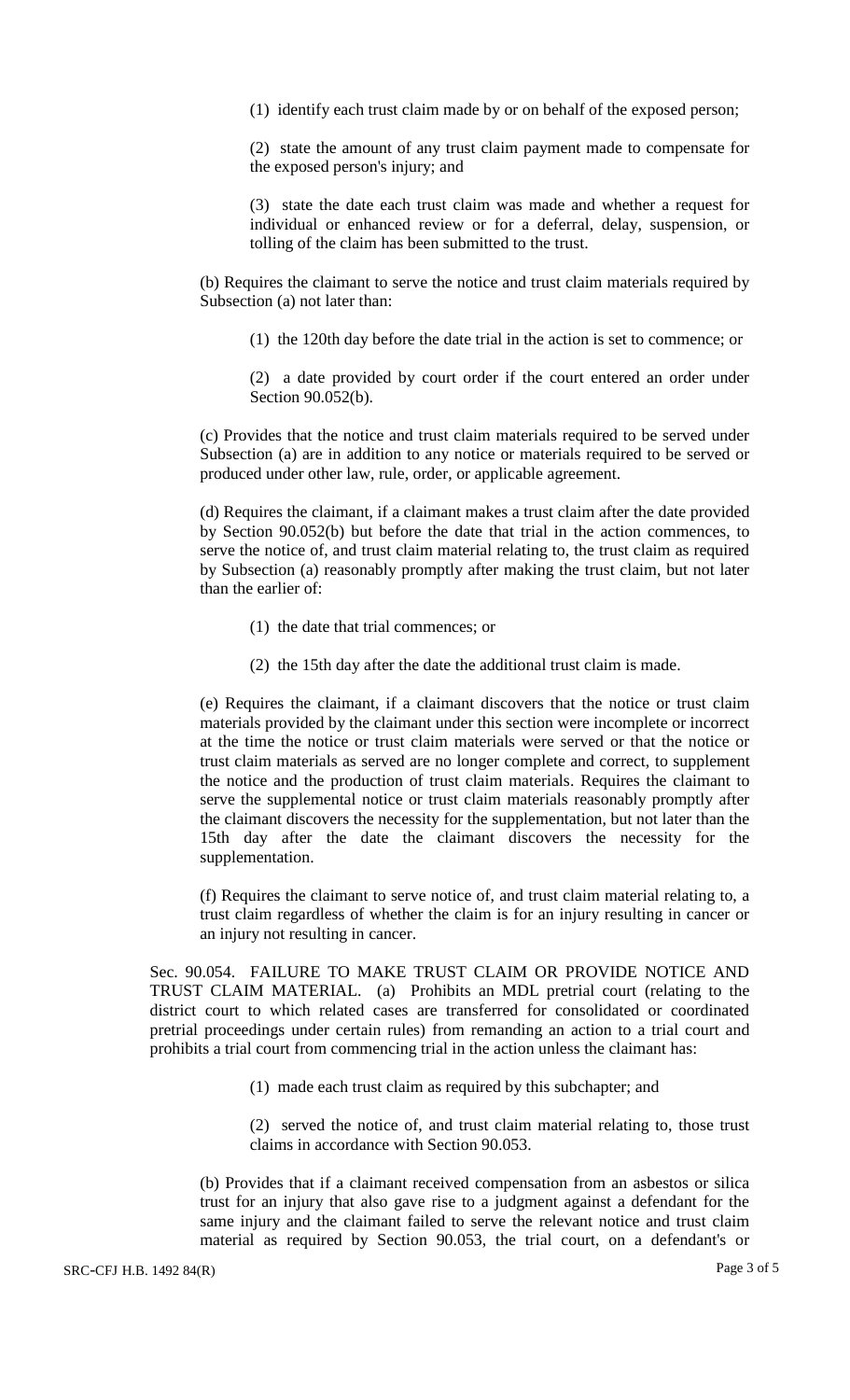judgment debtor's motion and after reasonable notice to the parties, may impose an appropriate sanction, including setting aside the judgment and ordering a new trial.

(c) Prohibits this section from being construed to require payment of a trust claim by an asbestos or silica trust before the MDL pretrial court remands the action for trial or before a judgment is rendered in the action.

Sec. 90.055. MOTION TO STAY. (a) Authorizes a defendant to file a motion requesting a stay of the proceedings under Section 90.057 on or before the later of:

(1) the 60th day before the date trial in the action is set to commence;

(2) the 15th day after the date the defendant first obtains asbestos- or silica-exposure information that could support an additional asbestos or silica trust claim by the claimant; or

(3) a date provided by court order if the court entered an order under Section 90.052(b).

(b) Requires that the motion described by Subsection (a) include:

(1) a list of asbestos or silica trusts not disclosed by the claimant against which the defendant in good faith believes the claimant may make a successful trust claim; and

(2) information supporting the additional trust claim described by Subdivision (1), including information that may be used to meet the trust claim requirements of an asbestos or silica trust described by Subdivision (1).

Sec. 90.056. RESPONSE TO MOTION TO STAY. (a) Authorizes the claimant, not later than the 14th day after the date the defendant files a motion to stay under Section 90.055 or the date provided by court order under Section 90.052(b), to file a response:

> (1) stating and providing proof that the claimant has made a trust claim identified in the defendant's motion and served the notice of, and trust claim material relating to, the claim as prescribed by Section 90.053; or

> (2) requesting a determination by the court that the fees and expenses, including attorney's fees, for filing a trust claim identified in the motion exceed the claimant's reasonably anticipated recovery from the trust.

(b) Requires the court, if the claimant files a response making a request under Subsection (a)(2), to determine whether the claimant's fees and expenses, including attorney's fees, for making the relevant trust claim exceed the claimant's reasonably anticipated recovery from the trust. Provides that, if the court determines that the claimant's fees and expenses exceed the claimant's reasonably anticipated recovery, the claimant is not required to make the trust claim but shall provide the court with a verified statement of the exposed person's exposure history to asbestos or silica that is covered by the trust.

Sec. 90.057. STAY OF PROCEEDINGS. (a) Requires the court to grant a motion to stay under Section 90.055 if the court determines the motion was timely filed and the claimant is likely to receive compensation from a trust identified by the motion. Requires that the stay continue until the claimant provides proof that the claimant has made the claim and served notice of, and trust claim material relating to, the claim as prescribed by Section 90.053.